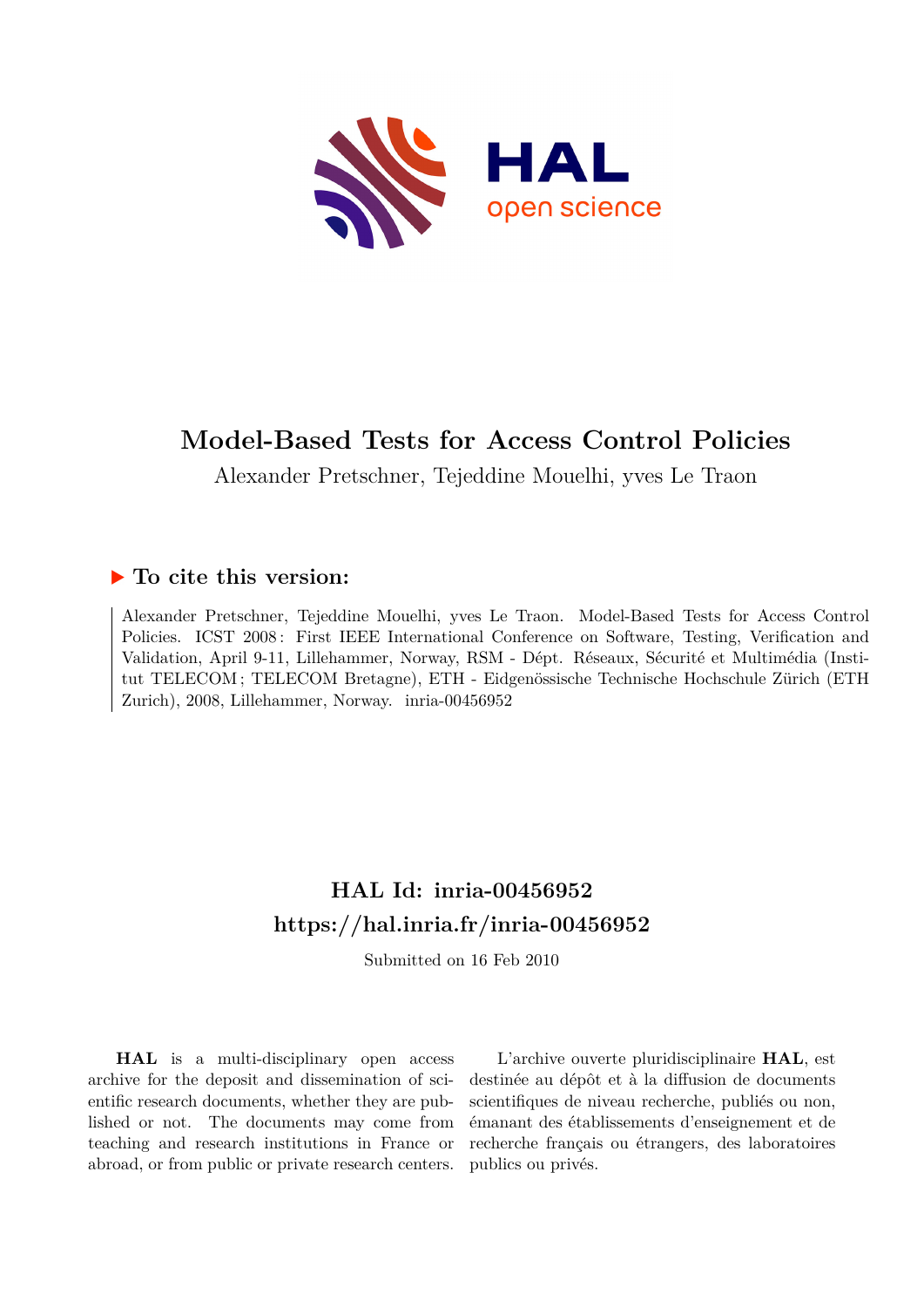# **Model-Based Tests for Access Control Policies<sup>1</sup>**

Alexander Pretschner<sup>a</sup>, Tejeddine Mouelhi<sup>b</sup>, Yves Le Traon<sup>b</sup> *a ETH Zurich, Switzerland b IT-TELECOM Bretagne, Cesson Sévigné, France* 

# **Abstract**

*We present a model-based approach to testing access control requirements. By using combinatorial testing, we first automatically generate test cases from and without access control policies—i.e., the model and assess the effectiveness of the test suites by means of mutation testing. We also compare them to purely random tests. For some of the investigated strategies, non-random tests kill considerably more mutants than the same number of random tests. Since we rely on policies only, no information on the application is required at this stage. As a consequence, our methodology applies to arbitrary implementations of the policy decision points.* 

#### **1. Introduction**

The amount of digital data that is exchanged between individuals, businesses, and administrations continues to increase, and so does the number of applications that manage this kind of data. Fueled by the existence of many interfaces to such applications, including the Internet, there is a general agreement that the security of these applications is becoming ever more relevant.

One major security concern is control over the access to resources. Respective requirements are stipulated in so-called access control policies. An application for which such a policy is *specified* is supposed to also *implement* that policy. The part of the application that implements the policy is normally called the policy decision point (PDP). The PDP is a conceptual entity and can be implemented in many different forms, e.g., by dedicated software components that are called before each resource access, or by spreading the respective program logic over the code. An obvious problem then is to make sure that a PDP implements a given access control policy.

One approach to solving this problem is by design. Basin et al., for instance, propose to develop systems on the grounds of two related specifications, one design model and one access control model [3]. For different infrastructures, the respective code is generated. Assuming the correctness of code generators, this ensures that the application's PDP implements the policy. Legacy systems and systems that are built in development processes that do not rely on models require a different approach. One generally applicable strategy is that by analysis and, if necessary, subsequent modification of the PDP.

**Problem Statement.** In this paper, we study how to test access control requirements in arbitrary applications. This question entails three sub-problems, namely how to generate tests, how to assess their quality, and how to run them on an actual system.

**Solution and Empirical Results.** We propose to proceed in two steps. In a first step, we generate abstract tests (test targets, §3.1). Test targets represent classes of actual requests. They are generated (1) regardless of any policy, i.e., by only taking into account roles, permissions, and contexts; (2) by considering all the rules in a given policy, that is, the model; and (3) completely at random. Relying on a fault model that considers incorrect decisions of the PDP to be a consequence of *n*-wise interactions of rule elements, we use combinatorial testing for strategies (1) and (2) to automatically generate a test suite of manageable size. In a second step, we show how to derive actual tests (code) from the abstract test targets. Because this involves application-specific program logic and usually also a particular state of the application, this can in general not be fully automated. We discuss the issue of automation. As to the problem of measuring the quality of the generated tests, we use mutation analysis to show that the

tests that only use domain knowledge (that is, no policy-related information) perform as good as the same number of random tests. We also show that some of the generation strategies that use pair-wise testing and

 $\overline{\phantom{a}}$ 

<sup>1</sup> pretscha@inf.ethz.ch, {tejeddine.mouelhi, yves.letraon}@telecom-bretagne.eu. This work was done while the first author was on sabbatical leave at ENST Bretagne. Financial and organizational support is gratefully acknowledged.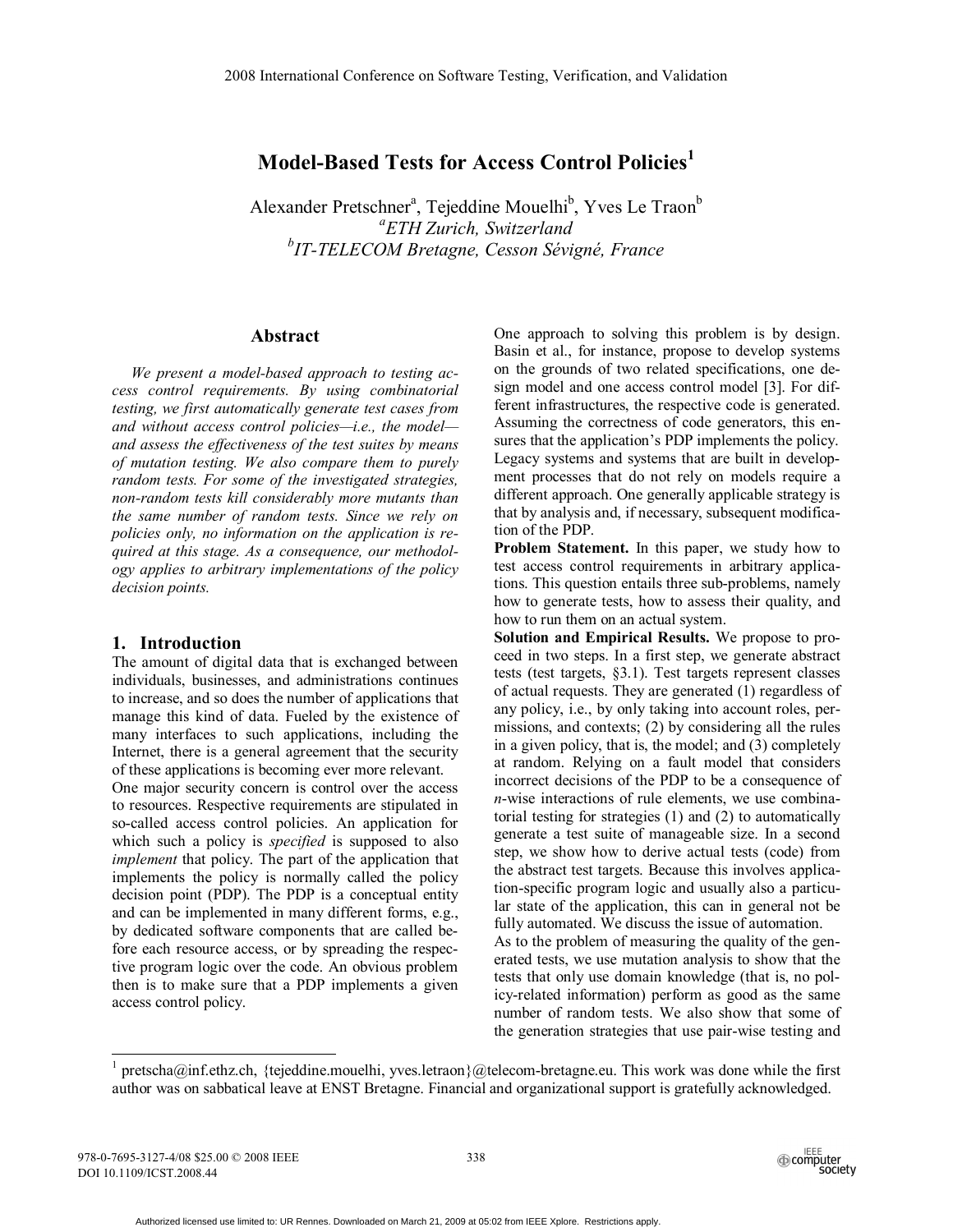that rely on the policy do indeed perform better than random tests, and that they do so with comparably few tests. This provides first experimental evidence that combinatorial testing of access control policies is a promising approach. Our generation procedure is stable and not subject to random influences, as suggested by a thirty-fold repetition of our experiments.

**Contribution.** The first contribution of this paper is a methodology and technology for automatically generating tests both without and on the grounds of access control policies. The second contribution is an experimental assessment of the effectiveness of the generated tests. We consider a special extension of role-based access control in this paper, but our methodology naturally generalizes to other access control models.

**Overview.** The remainder of this paper is organized as follows. We give the necessary background in terms of access control, combinatorial testing, and mutation testing in §2. Our test methodology, consisting of generating both abstract test targets and deriving concrete tests is the subject of §3. We describe experiments for assessing the quality of the generated test suites in §4, and also discuss the results there. After putting our work in context in §5, we conclude in §6.

# **2. Background**

This section sets the scene. We present our running example, describe the access control model used in this paper, and provide the essence of combinatorial testing for test case generation as well as of mutation testing for test case evaluation.

#### **2.1 Running Example**

As a running example, we re-use a library management system (LMS, [12]). While it is not necessary to describe all constraints here, access conditions like the following are typical for many systems: books can be borrowed and returned by the users of the library on working days. When the library is closed, users can not borrow books. When a book is already borrowed, a user can make a reservation. When the book is available, the user can borrow it. The LMS distinguishes three types of users: public users who can borrow 5 books for 3 weeks, students (10 books for 3 weeks), and teachers who can borrow 10 books for 2 months.

The accounts of in the LMS are managed by an administrator. Books in the library are managed by a secretary who can order books and enter them into the LMS when they are delivered, repair damaged books, etc. Finally, the director of the library has the same access rights as the secretary and he can also consult the accounts of the employees.

### **2.2 Access Control**

Access control is concerned with the protection of system resources against unauthorized access. In particular, it defines a process by which the use of system resources (1) is regulated according to an access control policy; and (2) is exclusively permitted by authorized entities (users, programs, processes, or other systems) according to that policy. While a multitude of access control strategies and models has been developed [15], we will concentrate on an extension of the so-called role-based access control (RBAC, [14]) model. Roughly, RBAC associates roles (sets of subjects) with permissions (pairs consisting of activities and resources).

In this paper, we use a simple extension of RBAC with contexts and strategies for conflict resolution. The model relies on hierarchical roles, hierarchical permissions that associate activities with resources, and hierarchical contexts. Requests consist of a subject instance, a resource instance, an action instance the subject wants to exercise on the resource, and a context instance. The PDP checks if a request corresponds to a rule such that the requester is an element of a descendant of that rule's role, the action is an element of a descendant of that rule's action, etc.

**Definitions and Syntax.** The policy meta model is depicted in Figure 1. Our domain consists of *role names*, *permission names* that are pairs of *activity names* and *resource names*, and *context names*. Roles associate role names with finite sets of *subject instances.* Similarly, activities associate activity names with finite sets of *action instances,* and resources associate resource names with finite sets of *resource instances.* Contexts associate context names with finite sets of *spatial and temporal constraints.* In the example of the LMS, the role names include borrower and administrator, and the subject instances include John Doe. The permission names include borrowBook (activity name: borrow, resource name: book), and permission instances include the method name borrow() as well as the electronic representation of a copy of Dumas's Count of Monte Christo. Context names include WorkingDays, and context instances include a representation of the fact that the current day is a working day.

Roles, permissions, and contexts are hierarchical, and we assume the existence of a dedicated root node for each hierarchy. In this way, for each policy, the universe of discourse is determined by the n:1 associations between policies and role names, permission names, and context names in Figure 1.

In the LMS, for instance, a BorrowerActivity is specialized by, among other things, BorrowBook and ReserveBook. Note that all nodes (as opposed to leaves only) can be mapped to non-empty sets of instances.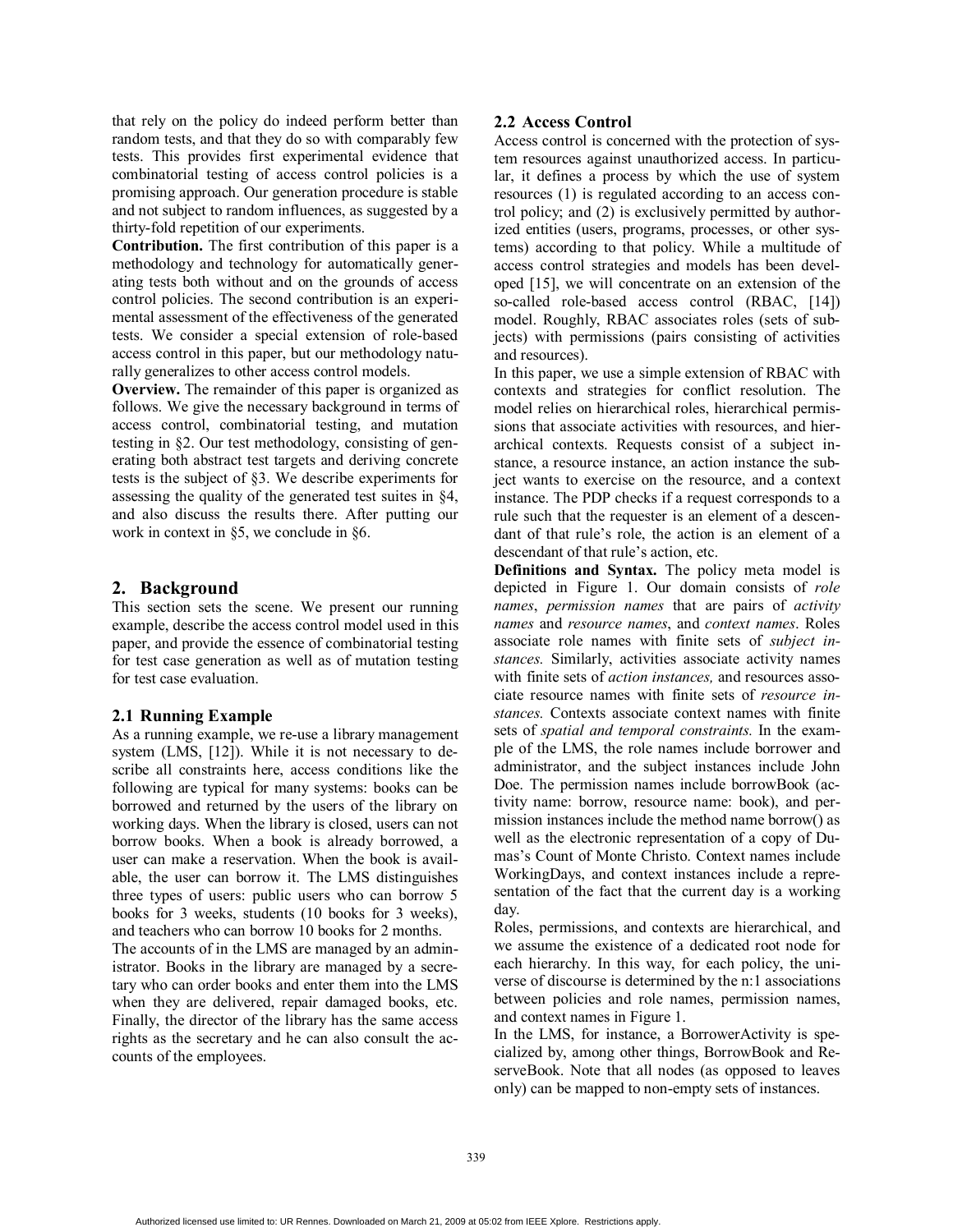A *rule* is a quintuple consisting of a role, a permission, a context, a status flag indicating permission or prohibition, and a natural number that denotes a *priority*. In the LMS, an example of a rule is prohibition(Borrower, BorrowBook, Holidays, 5). Finally, a *policy* is a set of rules together with a function that defines the hierarchies, and a default rule (see below).

Note that nothing prevents us from generating one type (role name, permission name, context name) per instance and add it to the hierarchies. In this case, the four instance classes in Figure 1could be omitted.



**Semantics.** The application of actions to resources is requested by a subject in a given context. Intuitively, for a request, the policy decision point checks if there is a rule that matches the request: the subject instance of the request is part of the role or its subroles defined in the rule; the (activity, resource) pair is part of the permission of the rule, and the context instance is part of the context defined in the rule. In that case, the rule is said to be *applicable* to the request. If there is no such rule, the PDP returns a default that is either permission or prohibition. Finally, if there is more than one rule, then the rule with the higher priority is chosen. If there are two applicable rules with the same priority and different status flags, then either a denyoverride or permit-override strategy is applied. We omit the formal semantics here. While our approach to generating tests obviously relies on the semantics of a particular access control model when the oracle is consulted, it can nonetheless be applied to *any* access control model.

#### **2.3 Combinatorial Testing**

When testing configurations that consist of multiple parameters, one fault model consists of assuming that failures are a consequence of the interaction of only

two (three, four, …) rather than all parameters. Combinatorial testing [16,6] relies on precisely this idea and aims at defining test suites such that for each pair (triple, quadruple, …) of parameters, all pairs (triples, quadruples, …) of values for these parameters appear in one test case in the test suite. If the assumption (the fault model) can be justified, the eminent benefit of this strategy lies in the rather small size of the test suite. For instance, without any further constraints, the number of tests necessary for pair-wise testing is the sum of the number of all possible parameter values in the system.

#### **2.4 Mutation Testing**

The original purpose of mutation testing [4] is to assess the quality of a test suite in terms of failure detection. The idea is to apply small syntactic changes to a program, e.g., replace a plus by a minus. The modified program is called a mutant. If a test suite is able to detect the deviation, the mutant is said to be killed, and the mutation score is the number of killed mutants divided by the number of mutants. If a mutant is not killed, this may be because the test suite is too weak or because the mutant is equivalent to the original program. This happens, for instance, if  $a + 0$  is replaced by a -0. As a consequence, mutation scores of 100% cannot be obtained. If mutation scores are used as test selection criteria [17], then this obviously poses a practical problem. Mutation testing assumes validity of the competent programmer's and the coupling hypotheses. The former assumes that programmers essentially introduce relatively simple faults, and the latter assumes a correlation between simple and more complex faults. Even though Andrews et al. have recently provided some empirical evidence that there is indeed such a correlation [2], both assumptions remain critical.

Mutation can also be applied not to the code but to access control policies [7,10]. If the code implementing a PDP can be configured by these policies, then test cases can be applied to PDPs that implement a mutated policy. By doing so, the quality of access control policy test cases can be assessed.

In this paper, we will use the mutation operators defined in earlier work [7]. Five operators are used to modify existing rules (replace prohibition by permission, replace permission by prohibition, replace role by any role, replace role by a descendant, replace context by different context, and replace the activity part of a permission by another permission). A sixth operator adds a new rule to the policy by picking a permission from the policy, and completing the rule by any role, any context, and any status flag. If a mutated rule is in conflict with other rules of the policy (which can be analyzed statically), then we assign it a priority that is higher than that of the other rules. Since the mutation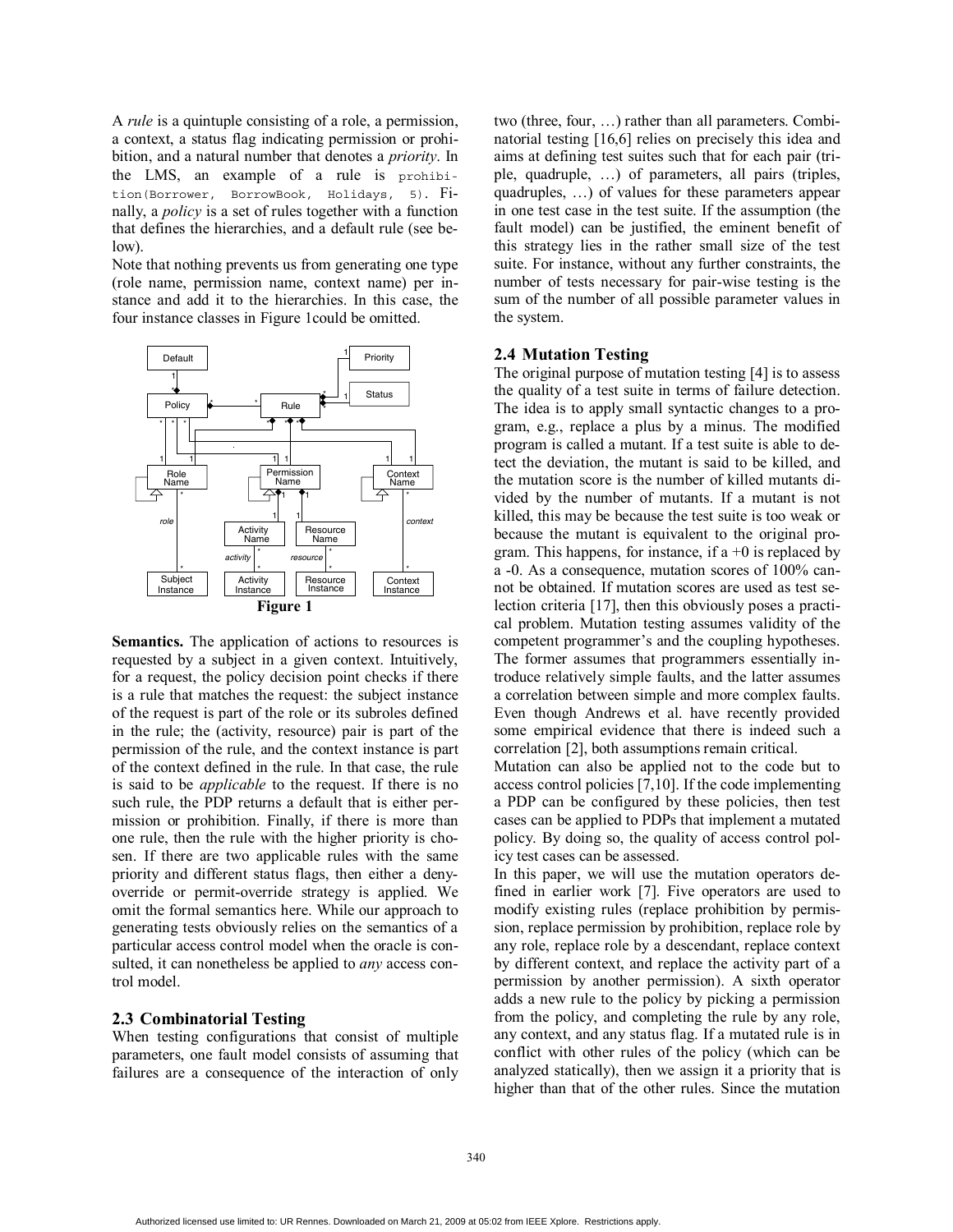procedure operates on policies, and as such at a "semantic" level (as opposed to code), the first five operators generate no equivalent mutants, provided that there are no redundant rules in the original policy. Equivalent mutants generated by application of the sixth operator can easily be detected and removed.

# **3. Test Methodology**

Recall that the problem we set out to solve is the generation of a set of test cases for assessing in how far an application implements a given access control policy. We use this section to describe the test methodology and the technologies involved. After providing the big picture, §3.1 describes two different ways of generating test targets; one regardless of any policy, the other depending on a policy. In §3.2 we explain how to concretize abstract test targets into concrete tests.



The overall process is depicted in Figure 2. As described in §2.2, policies are defined for a domain that consists of, among other things, application-specific *roles*, *permissions*, and *contexts.* That domain corresponds to the lower half of Figure 1. Different means are employed to generate *test targets* from policies and partial domain descriptions (§§3.1.1 and 3.1.2). A test target consists of a role name, a permission name, and a context name (§2.2). By picking a subject that is associated with the role name, a permission that is associated with the permission name, and a context that is associated with the context name, we obtain an *instantiated test target*. Test targets and instantiated test targets are defined at the level of abstraction of the policy and the partial domain description. They are hence too abstract to be directly executed on a real piece of software. *Test cases*, in contrast, are executed. Essentially, they are pieces of code that implement the instantiated test targets and that take into account the business logic of the application under test. The methodology that we define in this paper is about the generation of (instantiated) test targets and the subsequent manual derivation of test cases (see §6 for a discussion of the potential for automation).

Note that when generating both the PDP [3] and the test suite from the same policy, applying the tests to the application that contains the PDP is likely to reveal problems in the code generator rather than in the PDP plus associated application [13]. Our methodology hence applies to existing legacy systems and new systems without automatically generated PDPs [3].

#### **3.1 Test Targets**

The generation of test targets can be done in at least two ways. One is to generate them regardless of any policy. A second strategy takes into account the policy.

#### **3.1.1 Ignoring the Policy**

Roughly, the *generation of test targets without policy* only takes into account information on roles, permissions, contexts, and the respective hierarchies. Essentially, combinatorial testing is applied to all nodes of the three hierarchies (Figure 3).



**Instantiation.** Random instantiation then takes place by picking one element of the respective instance sets. In case the number of instantiations of roles, permissions, or contexts is not prohibitive, combinatorial testing can even be applied at the level of instances (see the comment above on introducing one role name, permission name, or context name per respective instance).

#### **3.1.2 Using the Policy**

The *generation of test targets from access control policies*, in contrast, proceeds as follows. We will consider each single rule in turn. The part of the rule that is relevant for test case generation is the triple (r, p, c) that consists of a role name, a permission name, and a context name (priorities are required for the oracle). Each element of that triple is a part of one of the hierarchies defined in Figure 1, and they correspond to boxes with thick borders in Figure 4. Combinatorial testing is then employed to generate *n*-wise coverage

- 1. for all role names below r,
- 2. with all permission names below p,
- 3. with all context names below c.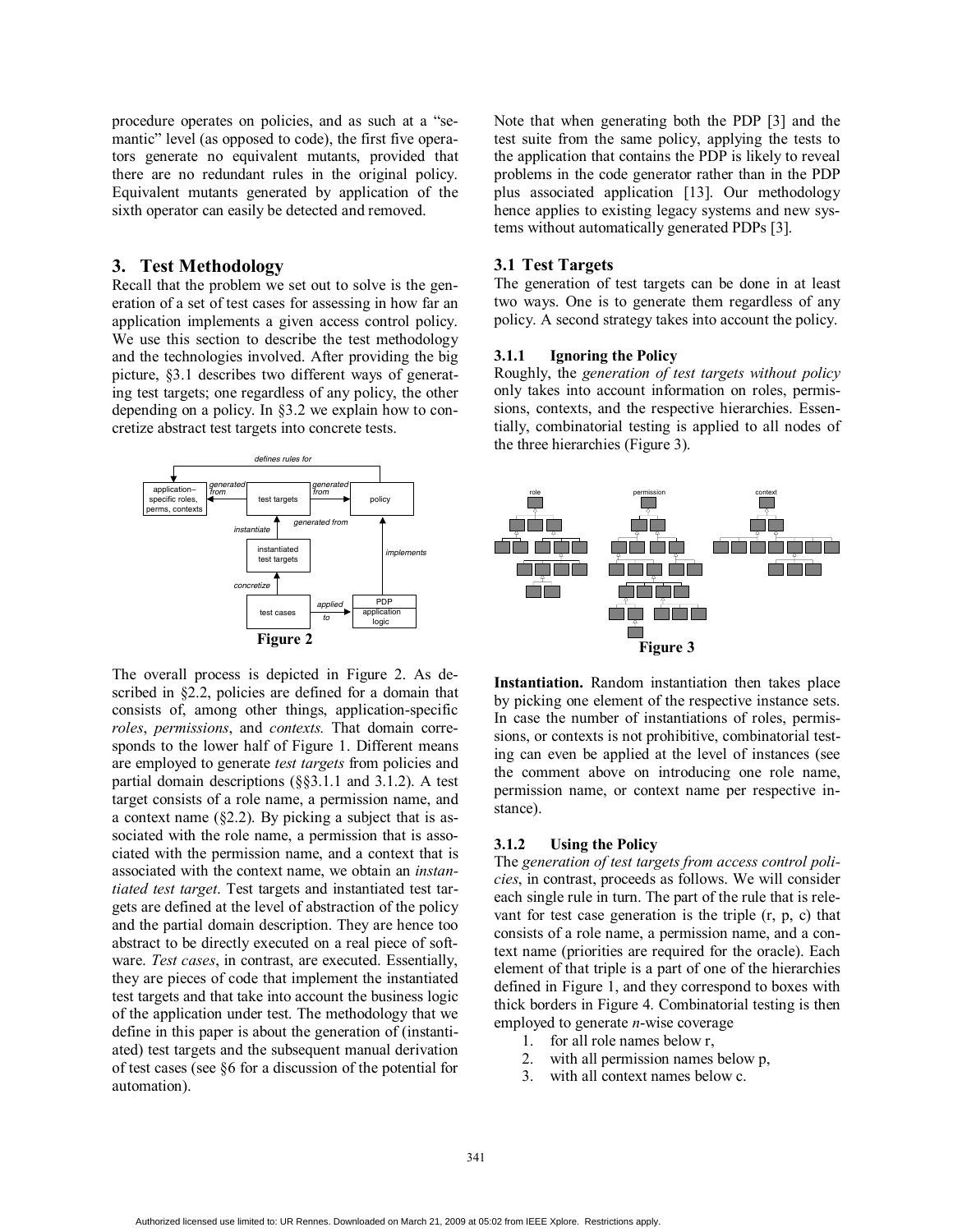All these nodes depicted as grey boxes in Figure 4, top. Since a rule is either a permission or a prohibition, it appears sensible to also test all those nodes which are not explicitly specified (this complementary set is depicted as grey boxes in Figure 4, bottom).



For the three elements of a rule, we can then specify whether or not the respective component of a test target should conform with the element of a rule. As an example, consider a rule that constrains role r, permission p, and context c (boxes with thick borders in Figure 5). The test targets that correspond to the grey boxes in that figure specify *a role different from r*, a *permission that derives from p*, and a *context that differs from c*. In sum, for each rule, this gives rise to eight combinations that can be used for the generation of test targets.



**Instantiation.** Similar to the first case, instances are then randomly chosen for each role name, permission name, and context name. Furthermore, also in accordance with the first case, if the number of instances is not prohibitive, combinatorial testing can even be applied to the respective instances. If, in this sense, one role name is introduced for each subject instance in the system, one permission name for each pair of action

instance and resource instance, and one context name for each constraint, then the above procedure needs to be applied to the leaves of the hierarchies only, and no subsequent instantiation step is required.

#### **3.1.3 Comparison**

Not using the policy at all may, at first sight, appear surprising: if there is a policy, why wouldn't we use it for test case generation? Not using a policy seems reasonable because regardless of the policy, *all kinds of requests* should be tested, and these only depend on the roles, permissions, and contexts, but not on the policies. The essential difference between the two strategies lies in the number of tests that correspond to existing rules. In most cases, some permissions or prohibitions will not be defined explicitly in the policy. Respective decisions are then taken by referring to the default rule. In the first approach, corresponding test targets may be generated more or less at random. In contrast, many test targets are explicitly generated by the second approach for these implicit rules. Note that because our policies can express both permissions and prohibitions even within one policy, the two approaches do not differ in "better" testing permissions than prohibitions nor vice versa.

#### **3.2 Concrete Test Cases**

Concrete tests differ from abstract and instantiated test targets in that both targets do not take into account the application logic at all. The problem then is that specific actions cannot be applied to specific resources in all states. For instance, a book cannot be returned before it has been borrowed. When concretizing test targets, this information must be taken into account. The information, however, is likely available in the requirements documents, in the form of sequence diagrams or similar descriptions. The derivation of test cases then consists of writing a preamble that puts the system into a state where the access rule is applicable as far as the state of the application is concerned. We are currently working on generating the respective code from sequence diagrams, and integrating it with the generated tests, but this is not the subject of this paper and immaterial to our results that relate to test generation strategies. From a practical perspective, however, the automation of such procedures is of course highly useful—testing becomes a push-button technology.

The following example illustrates concretization. Consider a rule prohibition(borrower, return book, maintenanceDay, 4) for the LMS. For any of the above generation strategies, assume that the **test target** prescribes a role borrower, a permission return\_book, and a context maintenanceDay. A possible **instanti-**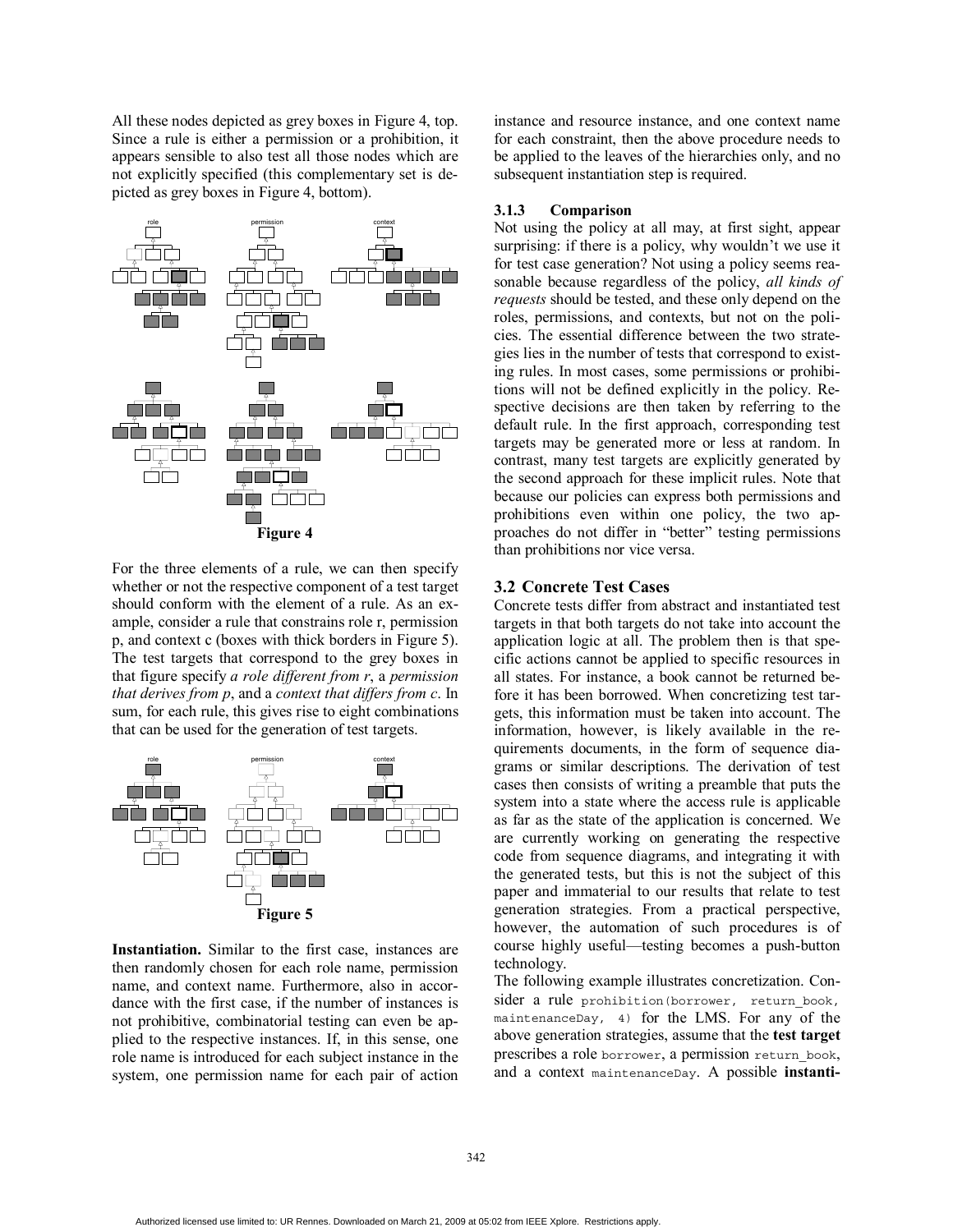**ated test target** is prohibition(std1, book1, maintenanceDay, 4). This however, still is too abstract to be executed. Concretization leads the following code that consists of a preamble that puts the system into a desired state, execution of the actual test, and the evaluation of the test.

#### **// test data initialization**

```
// log in a student 
std1 = userService.logUser("login1", "pwd1"); 
// create a book 
book1 = new Book("book title");
// activity 
// book needs to be borrowed before returned 
borrowBookForStudent(student1,book1); 
// context 
contextMan-
ager.setTemporalContext(maintenaceDay); 
// security test 
// run test 
try { 
 returnBookForStudent(std1,book1) 
 // security oracle 
 // SecurityPolicyViolationException is ex-
pected because an SP rules is not respected 
  // test failure 
 fail(" SecurityPolicyViolationException ex-
pected, returnBookForStudent with student = 
" + std1 + " and book = " + book1);
} 
catch( SecurityPolicyViolationException e) { 
  // ok security test succeeded log info 
 log.info("test success for rule : prohibi-
tion(borrower, return book, maintenanceDay)");
}
```
#### **3.3 Implementation**

With the exception of the generation of Java code, our test generation procedure is fully automated. The system takes as input a policy and the respective domain description (roles, permissions, contexts) together with the strategies to be applied. For each strategy, it returns the generated test targets. *N*-wise test generation—we concentrate on pairs in this paper—is performed by a tool that is publicly available at www.burtleburtle.net/bob/math/ jenny.html.

In terms of the experiments, mutants of the policy (not any respective implementing code—this would almost certainly lead to equivalent mutants) are generated by the procedure described in §2.4. This procedure has been implemented as part of earlier work [7, 12]. The mutated polices are translated into Prolog code (motorbac.sourceforge.net), and this code is used as the executable oracle.

## **4. Experiments**

The question that we study is concerned with the quality of tests generated by the different above strategies. We consider the following case studies that have all

been used in various other research projects. Both policies and systems were designed and implemented independently of the present study.

The **library management system** has already been described in §2.1. Its policy is defined via 41 rules on 7 roles, 10 permissions, and 4 contexts.

We also consider the access control policy in a **hospital** with different physicians and staff. It defines who manages the administrative tasks and who performs which medical tasks. Its policy is defined in 37 rules with 10 roles, 15 permissions, and 3 contexts. In contrast to the other systems, the hospital system was not implemented in an application. The policy, however, was defined in projects on security policies [1].

The **auction system** is inspired by the eBay auction sales management system. Sellers can create and sell products. Buyers place bids. During an auction, buyers and sellers can post comments. They can also give marks to the sellers and buyers. In addition, the application allows the personnel of the website to manage sales and user and personnel accounts. The system's policy is defined on 8 roles, 23 permissions and 4 contexts with 130 rules.

Finally, the **meeting management** system allows users to create and attend different types of meetings. It also allows the management to delegate and to transmit texts during the meeting. Meetings can be moderated by a specific user called the moderator and the number of attendees can be fixed. This application also allows the personnel to create and manage accounts for meeting users. Its policy consists of 106 rules defined over 8 roles, 18 permissions, and 3 contexts.

**Procedure.** We first generate tests with the two strategies described in §3.1. Our instantiation of *n*-wise testing is pair-wise testing. As a gold standard, we also generate tests purely at random. We count the number of generated test targets and measure the generation time. This time turns out to be negligible – less than a second – which is why we refrain from stating respective numbers here. In a second step, we assess the quality of the test suites by using mutation testing (§2.4).

**Generation of test targets.** The **first strategy** does not take into account policies but rather the domains only. Pair-wise testing is applied to roles, permissions, and contexts. In order to get a feeling for the influence of randomness when pairs are chosen, we perform the generation process thirty times for each strategy and for each case study.

The **second strategy** does take policies into account. For each of the eight sub-strategies, we generate test targets for each single rule (that is, each rolepermission-context triple). We make sure that they are all independent from each other: we do not first generate two sets of role names, two sets of permission names and two sets of context names and then pick the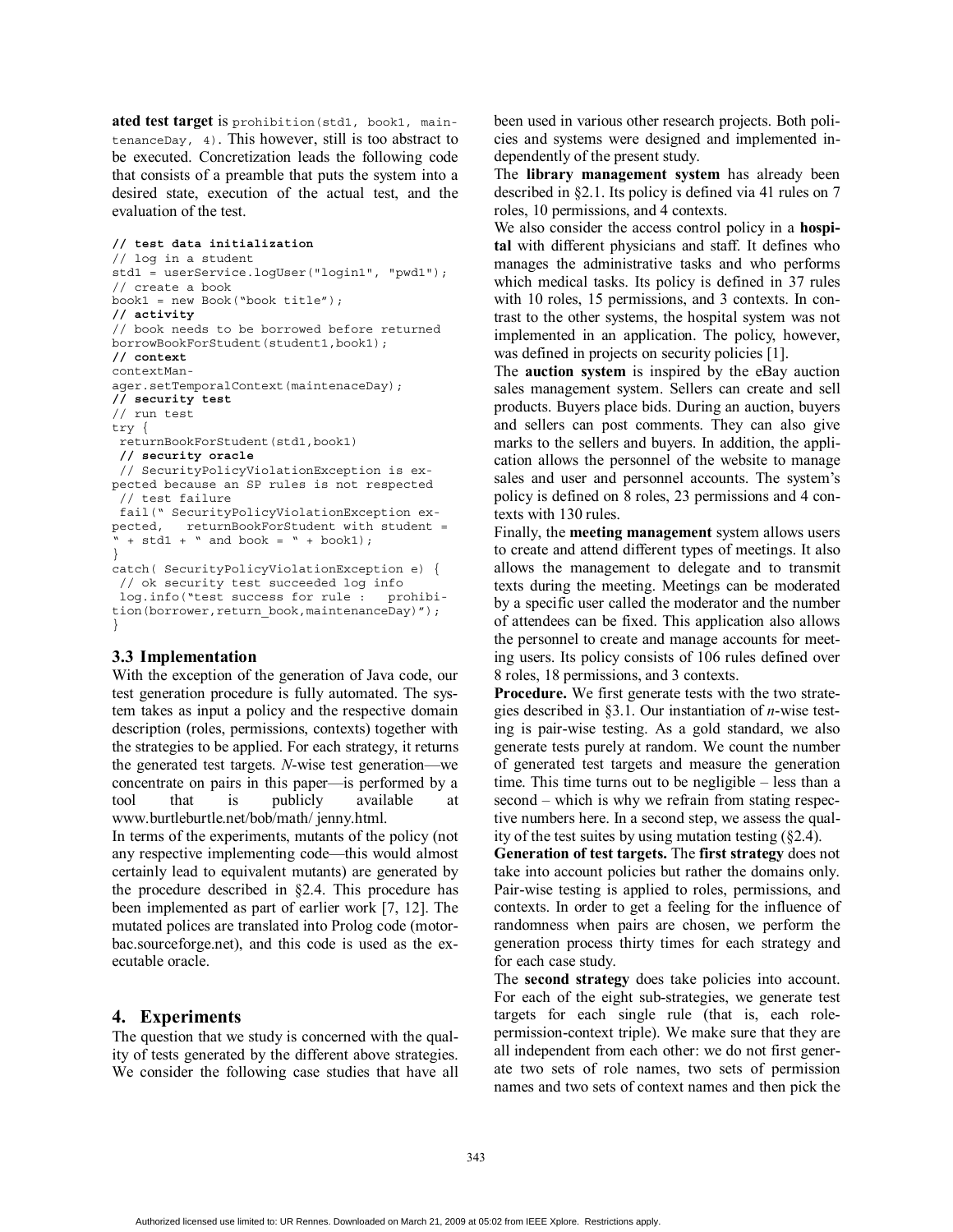8 combinations from these buckets, but rather regenerate them in each turn. This experiment is also performed thirty times (hence 240 experiments per rule). In each of the thirty experiments, we remove redundant test targets from each of the eight test suites.

The **third strategy** also does not consider policies. However, test targets are chosen fully randomly, without pair-wise testing. In such a randomly generated test suite, we make sure there are no identical tests. This generation strategy is also applied thirty times.

**Assessment of tests.** The quality assessment proceeds as follows (we only consider the level of test targets here). We consider each of the four fixed policies in turn. We apply the first five mutation operators to every rule (§2.4). Replacing a prohibition by a permission and vice versa yields one mutated policy. When applying the other mutation operators, we generate all possible mutants rather than just one. For instance, when a role is replaced in a rule, we replace it by all other possible roles in the system rather than by just one other role. Furthermore, the application of the addition operator yields an entire set of mutated policies. Details of the mutation operators are described elsewhere [7, 12]. The generated test suites are then applied to all mutants, and we record the mutation score.

**Observations and Discussion.** Figure 6 to Figure 9 show box-whisker diagrams of the mutation scores for the four case studies. **Strategy 1** (no policy, only domain considered, pair-wise coverage) is labeled *no policy (N).* The test targets generated for **strategy 3** are labeled *random (N)*. In both cases, *N* denotes the number of generated test targets.

The eight sub-strategies of **strategy 2** are labeled *policy 000 (N0)*, *policy 001 (N1)*, …, *policy 111 (N7)*. The *Ni* correspond to the number of test targets generated for each sub-strategy. The binary number rpc in the labels encodes the chosen sub-strategy: Let r denote whether, for each rule, roles are chosen from the specializations of the role provided in that rule (1), or from the complement of that set (0). Let p denote whether, for each rule, permissions are chosen from the specializations of the provided permission (1) or from the complement of that set (0). Finally, let c denote whether, for each rule, contexts are chosen from the specializations of the provided context (1) or from the complement of that set (0). Then, for instance, rpc=010 (Figure 5) corresponds to: (a) role *not* below the role that is specified in the rule, (b) permission from the set of all permissions that are below the permission provided in the rule, and (c) a context chosen from the set of contexts that are *not* sub-contexts of that provided in the rule. In the following, we will denote sub-strategy xyz  $(x,y,z \text{ are } 1 \text{ or } 0)$  of strategy 2 by 2.xyz.



**Figure 6: Meeting System (432 exhaustive tests)** 



**Figure 7: Library System (280 exhaustive tests)** 



**Figure 8: Hospital System (450 exhaustive tests)**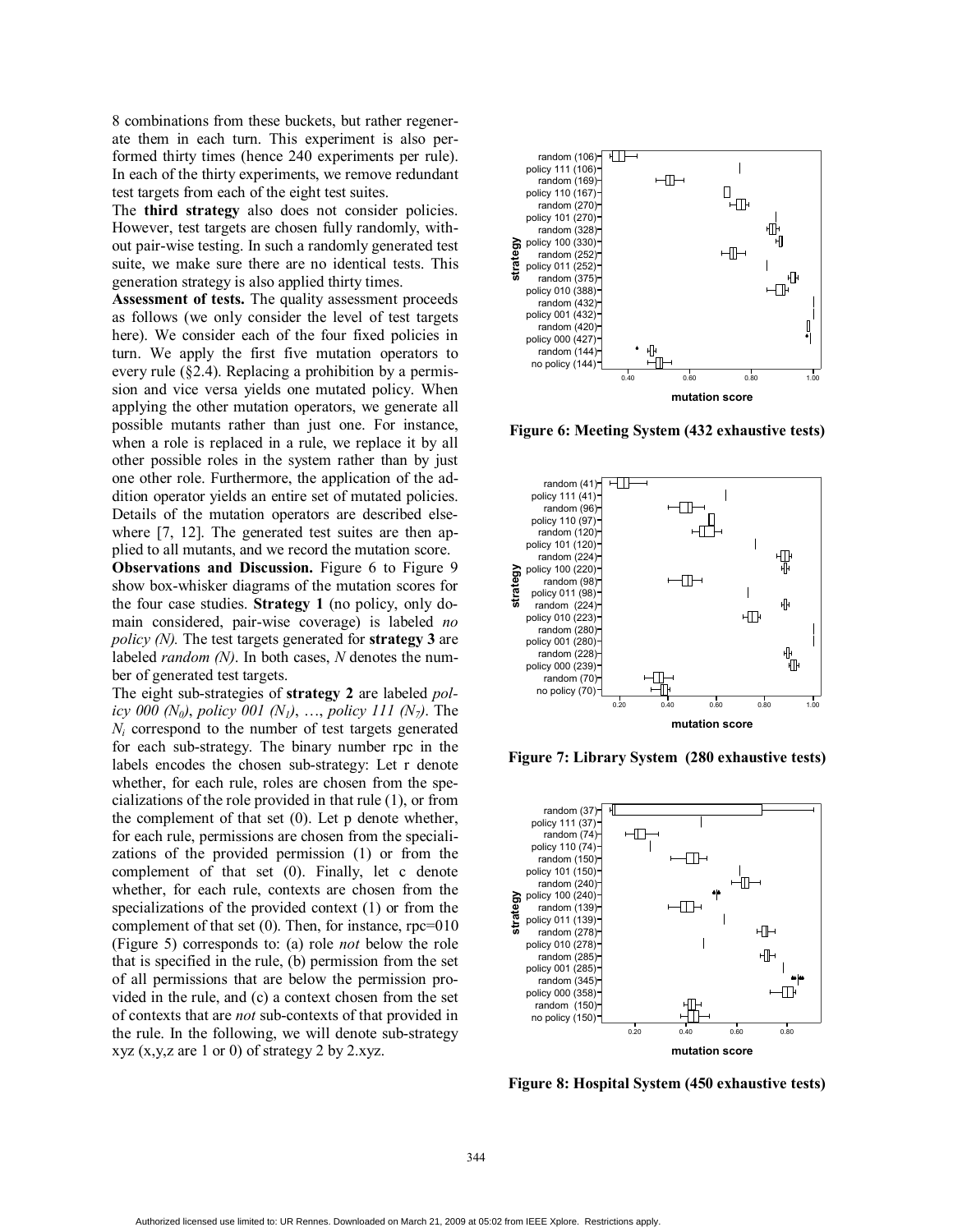

**Figure 9: Auction System (736 exhaustive tests)** 

Overall, the variance of the mutation scores in all experiments is small. The number of tests for comparable strategies may slightly differ (e.g., for strategy 2.000 in all four experiments). This is a result of randomness in the pair-wise testing approach. However, as the variance is small, we may ignore this effect here.

Furthermore, the eight sub-strategies of strategy 2 result in different numbers of test targets. This is a consequence of the role, permission, and context hierarchies: the number of nodes above or below a node need not be identical. Consequently, pair-wise testing is applied to variables with different domains.

**Strategy 1** turns out to be as good as random testing, and, with the exception of the hospital system, worse than all sub-strategies of strategy 2. The number of tests is comparatively low: an average 29% of the cardinality of the exhaustive test set. However, because of better strategies, pair-wise testing that does not take into account a policy is, in terms of our assessment criterion, a strategy that can safely be discarded. This result indicates that taking into account an access control policy when generating tests on the grounds of pair-wise testing is highly advisable. Because of the existence of default rules, we would have argued that, *in general*, *all requests* (or test targets) are equally likely to detect faults. The above is hence a result that we did not expect and that is probably due to the use of mutation testing for assessing tests.

With the exception of the hospital system, **strategy 2.001** yields exhaustive tests. This will, in general, not be the case for all policies. In our examples, however, hierarchies are rather flat (which means that the negation of roles and permissions yields, for every rule that is used for test target generation, almost all other roles and permissions, respectively). At the same time, the number of contexts is small. Taken together, this leads to a high probability of generating exhaustive tests (note that this is only almost the case for the auction system). The exception of the hospital system is explained by its policy and the mutant generator: for one role, there are no rules, and in contrast to the test target generator, the mutation generator creates mutants only for those elements that occur in any rule (and that are not only provided in the policy's domain description). When comparing different strategies to random tests, we get the following aggregated results (bold rows indicate superiority of the respective strategy):

| Strategy | Better than random | Equal          | Worse          |
|----------|--------------------|----------------|----------------|
|          |                    |                |                |
| 2.000    |                    | 2              |                |
| 2.001    |                    | ₹              |                |
| 2.010    |                    |                |                |
| 2.011    |                    |                |                |
| 2.100    |                    | $\overline{c}$ | $\mathfrak{D}$ |
| 2.101    |                    |                |                |
| 2.110    |                    |                |                |
| 2.111    | 3                  |                |                |

**Strategies 2.011, 2.101, and 2.111** perform better than random tests**; strategies 2.000, 2.001, and 2.110** perform approximately like random testing; and **strategies 2.010 and 2.100** perform worse than random testing. However, we also have to consider the number of tests that achieve these results. The following table shows the relative number (x 100) of test cases that achieved the mutation scores, i.e., number of tests divided by the cardinality of the exhaustive test set.

| 000 | 001 | 010 | 011 | 100 | 101 | 110 | 111 | <b>System</b> |
|-----|-----|-----|-----|-----|-----|-----|-----|---------------|
| 99  | 100 | 90  | 58  | 76  | 63  | 39  | 25  | Meeting       |
| 85  | 100 | 80  | 35  | 79  | 43  | 34  | 15  | Library       |
| 80  | 63  | 62  | 31  | 53  | 33  | 16  |     | Hospital      |
| 89  | 100 | 80  | 34  | 74  | 59  | 50  | 18  | Auction       |
| 88  | 91  | 78  | 40  | 71  | 50  | 35  | 17  | Average       |

- 1. Strategies that take into account positive context definitions (i.e., do not make use of the complement set: strategies 2.001, 2.011, 2.101, 2.111) provide better or identical results than random tests. Out of these, 2.011 and 2.101 perform their results with 40%-50% of the tests, and 2.111 with only 17%.
- 2. Conversely, strategies that take into account the complement set of the contexts (strategies 2.000, 2.010, 2.100, 2.110) provide worse results than random tests. Three of them require 71%-88% of the tests; only strategy 2.110 requires a mere 35%.
- 3. Strategies that do not negate both roles and permissions at the same time and that negate contexts (strategies 2.010 and 2.100) perform worse than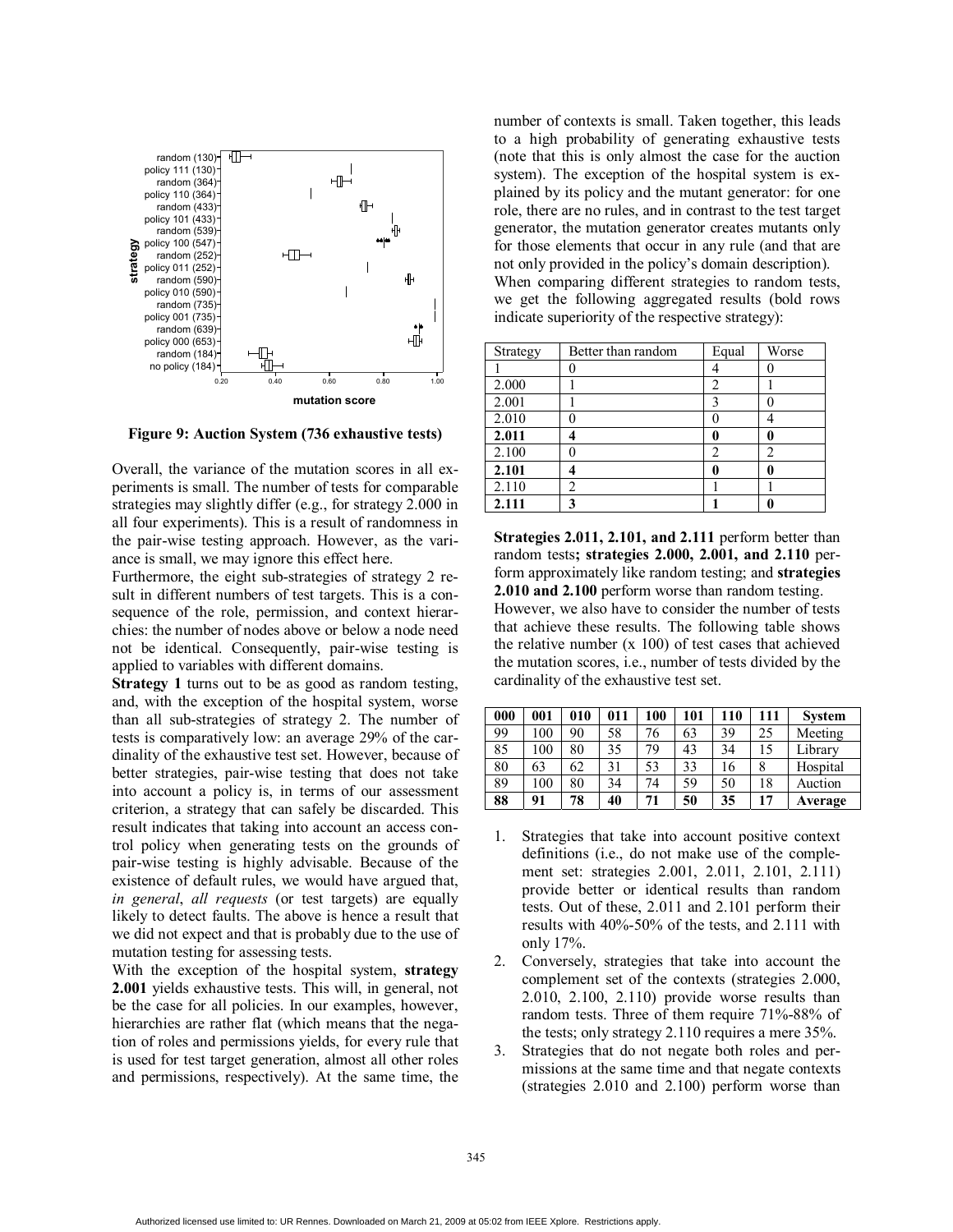random tests. This is with a comparably high number of tests: 71-78%.

4. With the exception of strategy 2.111, strategies that either negate or do not negate both roles and permissions perform as good as random tests (2.000, 2.001, 2.110). Strategies 2.000 and 2.001 require 88%-91% of the tests while strategy 2.110 (that may also be classified as performing better than random tests) only requires 35% of the tests.

In terms of the number of necessary tests—that tends to be relatively high when compared to the exhaustive test set—strategies 2.011, 2.101, 2.110, and 2.111 appear promising. In terms of the mutation scores, 2.001, 2.011, 2.101 and 2.111 appear promising. The intersection consists of **strategies 2.011, 2.101 and 2.111**.

When compared to random testing, **strategy 2.111** (positive role, positive permission, positive context) performs particularly well. Good mutation scores are obtained for rather small numbers of tests (17%). The number of test targets for strategy 2.111 equals the number of rules. The reason for this equivalence is the rather flat hierarchies in all example systems, and as it turns out (in hindsight), if a rule is defined for a nonleaf node of a hierarchy, then there are always complementary rules for all sub-nodes. Since redundant tests are removed in all strategies, this explains that exactly the number of rules is obtained. This result suggests that simply using one test per rule (possibly with exactly the elements that define the rule) provides surprisingly good results. We cannot really explain this finding, and we do not dare to generalize it. We will use it to scrutinize the mutation operators.

**Summary.** Because of the many degrees of freedom in the policy language of our examples (default rule, specification of both permissions and prohibitions, priorities), we think it is too early to draw generalized results in terms of which strategy is better. We also conjecture that this depends on the policies—ratio of permissions and prohibitions, and on the depth of the different hierarchies. However, we believe that our work, firstly, suggests that *using policies for test generation with pair-wise algorithms is preferable to only using domain knowledge* (roles, permissions, and contexts). Secondly, while it is too early to decide on the best strategies, *there are notable differences between the different strategies that use combinatorial testing*. This suggests that research into combinatorial testing for access control policies is a promising avenue of research. Thirdly, our generation procedure that uses pair-wise testing is stable in the sense that *it is not subject to random influences*, as suggested by the small variances in a thirty-fold repetition of our experiments. Our conclusions are of course subject to several validity threats. The main problem with any generalization is obviously the small number of systems and the small number of roles, permissions, contexts, and rules for each policy. A set of four domain definitions with four hierarchies is unlikely to be representative of all possible hierarchies. Furthermore, as with all mutation testing, the relationship between mutants and actually occurring faults needs to be investigated [2].

### **5. Related Work**

In earlier work, we have defined mutation operators and mutation-based coverage criteria for assessing tests for access control policies [7]. The concern of that work was not the automated generation of tests but rather their assessment. Martin and Xie [10] define a fault model and mutation operators for XACML policies. Their mutation operators may well lead to equivalent mutants which, because of the higher level of abstraction we use for mutation, can be avoided in our approach. This is crucial because with no equivalent mutants, we can measure the quality of a test suite in terms of failure detection. The respective mutation score is less significant when equivalent mutants exist. The same authors also generate tests [11] without relying on the ideas of combinatorial testing and measure, among other things, the mutation scores. These numbers are difficult to compare with ours because we work at a different level of abstraction and, as a consequence, employ mutation operators at the level of rules rather than at the level of XACML code.

Among other things, a tool [5] developed by Fisler et al. performs change-impact analysis on a restricted set of XACML policies. Given an original and a modified policy, the tool proposes requests that lead to different decisions for two PDPs that implement the two policies. This tool can be used for test case generation on the grounds of XACML which is not the level of abstraction that we target in this paper.

Several researchers have generated tests from access control policies given by various forms of state machines [8,9]. This work does not contain an evaluation of the generated tests.

#### **6. Conclusions**

We have presented a methodology for testing access control requirements, technology for automatically generating test targets, and an evaluation of the generation procedure. In sum, our results suggest, firstly, that using a policy for test generation is beneficial when compared to only using domain knowledge, i.e., the roles, permissions, and contexts (cf. the related controversy on partition-based testing). Given that policies are usually equipped with a default rule and that hence any request to a system is relevant for testing, this